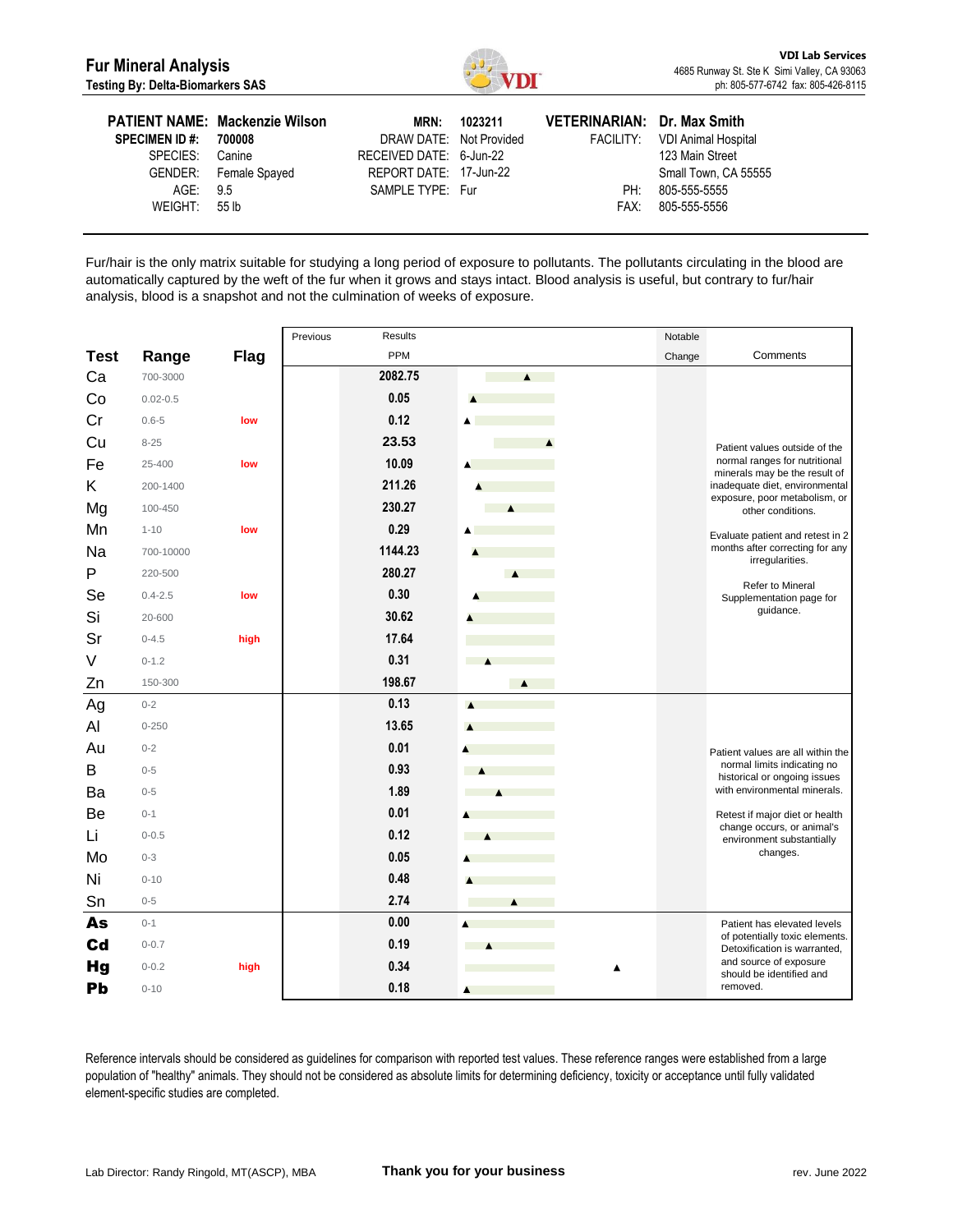

### **PATIENT NAME: Mackenzie Wilson MRN: 1023211 VETERINARIAN: Dr. Max Smith**

#### **The following minerals have been identified as being outside of the reference interval**.

For a description of all minerals, visit our website at: www.vdilab.com

| Symbol    | <b>Name</b>      | <b>Description</b>                                                                                                                                                                                                                                                                                                                                                                                                 |
|-----------|------------------|--------------------------------------------------------------------------------------------------------------------------------------------------------------------------------------------------------------------------------------------------------------------------------------------------------------------------------------------------------------------------------------------------------------------|
| Cr        | Chromium         | Chromium is an essential dietary mineral. It can be found from the consumption of products such as yeast, wheat, apples<br>and green pepper. A deficiency of chromium can cause insulin resistance and diabetes, however elevated Chromium may<br>be toxic especially if found in fur- indicating long term exposure.                                                                                              |
| Fe        | <b>Iron</b>      | Iron in fur suggest the digestion of iron rich foods or consuming certain items such as prenatal vitamins, fertilizer, oxygen<br>absorbers and handwarmers. Iron deficiency may be an indication of nutrient deficiencies or underlying conditions. Too<br>much iron may cause a range of cardiac and GI-related symptoms, however this is typically associated with sudden<br>ingestion of large amounts of Iron. |
| Mn        | <b>Manganese</b> | Manganese is dietary derived and can be absorbed by digesting items that have high concentration of manganese. Whole<br>grains, eggs, nuts and leafy vegetables contain a good amount of manganese.                                                                                                                                                                                                                |
| <b>Se</b> | <b>Selenium</b>  | Selenium is an essential element. Selenium can be found in Brazil nuts, fish, game poultry etc. Too much consumption of<br>selenium could become toxic.                                                                                                                                                                                                                                                            |
| Sr        | <b>Strontium</b> | Early studies have shown that dogs who eat high levels of sardines or sardine oil supplements have high levels of<br>strontium. Strontium acts in the same way that calcium does in the body and deposits within the bone.                                                                                                                                                                                         |
| Hg        | <b>Mercury</b>   | Mercury enters the environment as a result of normal breakdown of minerals in rocks and soil through exposure to wind<br>and water. Mercury source risks for dogs include fish-based diets, omega oils made with fish, vaccinations, some<br>prescription medications, and environmental contamination.                                                                                                            |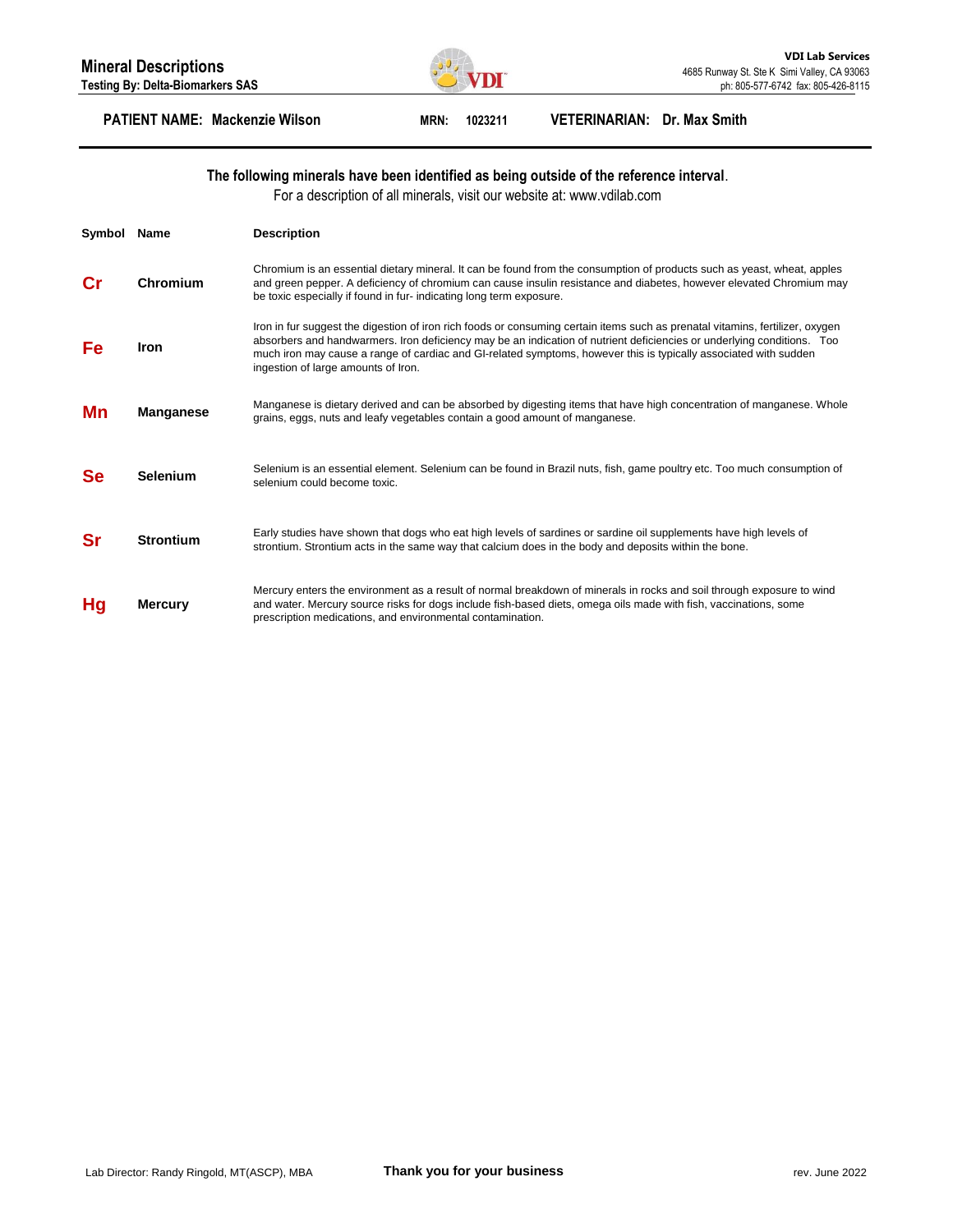

| <b>PATIENT NAME: Mackenzie Wilson</b><br><b>SPECIMEN ID #:</b><br>700008<br>SPECIES: Canine<br>GENDER: Female Spayed<br>AGE: 9.5<br>WEIGHT: 55 lb | DRAW DATE: Not Provided<br>RECEIVED DATE: 6-Jun-22<br>REPORT DATE: 17-Jun-22<br>SAMPLE TYPE: Fur | MRN: 1023211 | VETERINARIAN: Dr. Max Smith<br>PH: | FACILITY: VDI Animal Hospital<br>123 Main Street<br>Small Town, CA 55555<br>805-555-5555<br>FAX: 805-555-5556 |
|---------------------------------------------------------------------------------------------------------------------------------------------------|--------------------------------------------------------------------------------------------------|--------------|------------------------------------|---------------------------------------------------------------------------------------------------------------|
|---------------------------------------------------------------------------------------------------------------------------------------------------|--------------------------------------------------------------------------------------------------|--------------|------------------------------------|---------------------------------------------------------------------------------------------------------------|

Metal detoxification can be done safely and effectively using a combination of plant-based products. When used in combination they can help to remove unwanted toxins from the body and restore the natural ecosystem in the animals body. Please review the patient-specific detox regiment below. Contact VDI with questions: 805-577-6742

## **Mineral Supplement Guidelines, prepared specifically for Mackenzie Wilson**

#### **Notes:**

Step 1 & 2 should be given together, at the same meal Daily administration is key to optimal detoxification If only one product is used, IMD is the primary choice

In patients with ongoing exposure to toxic metals, complete removal may not occur Dosing regimen is based on patient weight

## **Step 1: Prime**



ClearWay CoFactors is a blend of plant-based antioxidants designed to maximally support metal detoxification.

ClearWay is intended to:

- Enhance the body's natural antioxidant pathways
- Stabilize cell membranes
- Protect the nervous system from toxins
- Alleviate heavy metal toxicity
- Support gut barrier integrity
- Break down biofilms
- Increase cellular excretion of toxins



## **Step 2: Clear**



IMD (Intestinal Metals Detox) is a silica blend that optimizes the natural elimination of metals through the gut.

IMD is intended to:

- Bind to metals
- Perform Antioxidant Removal
- Protect the Kidneys
- Aid Immune Function
- Aid Endocrine Health
- Aid Neurological Health



## **Step 3: Test**

Complete 1 full round detox round (120 days) and repeat toxic metals testing. If additional detoxification is needed, repeat another regimen. In the event that toxic metal levels are not diminishing, additional steps may be needed. Contact VDI for support.